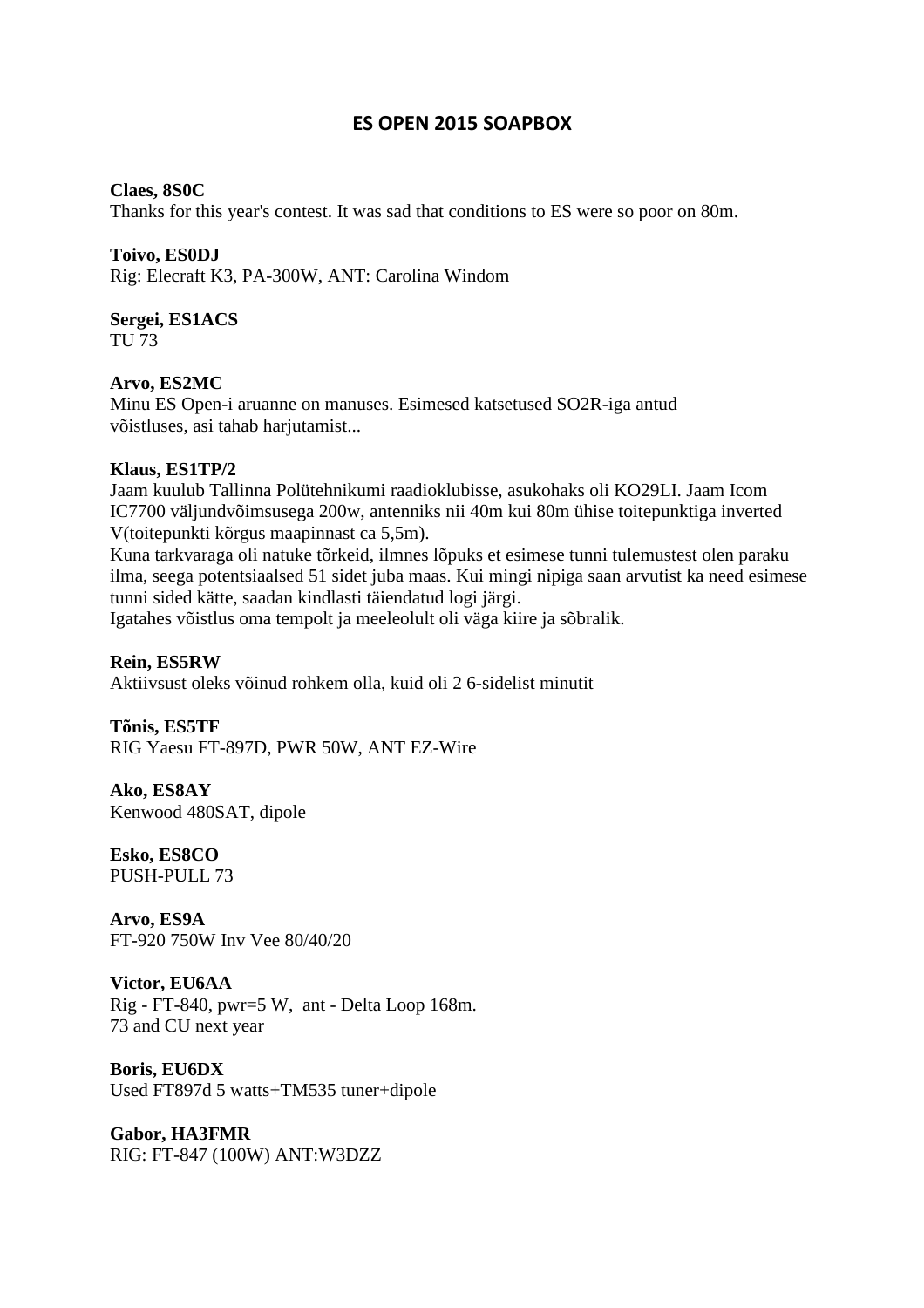#### **Marco, HB9CAT**

First try with this very interesting contest model, allowing multiple QSO's with the same stations/band; this is keeping foreign ops nicely busy in S&P even if there aren't hundreds of ES stations. Unfortunately I've received plenty of "QSO B4's" at the 2nd qso attempt after more than an hour leading me to quit. I guess rules aren't clear to everyone...

#### **Darius, LY3ZM**

I think it is time to discuss about contest rules. Non-Estonia site has limited number of QSOs and situation each year is the same. 25 to 30 QSO/hour is boring rate. What about to allow QSOs between all participants?

#### **Mindaugas, LY4L**

Unfortunately I was away from Lithuania this year during ES Open and had to skip it. Anyway I have made several contacts remotely despite slow internet in Alicante hotel and about one second delay. It was unusual and interesting, but not so funny :) 73!

### **Kim, OH0X**

Nice SO2R practice with N1MM+. QRT for the last 10 minutes as our landlord came by to say hello.

#### **Jan, OZ1ADL**

Here is my - rather limited - log from this years ES Open. Unfortunately I made a mistake in the numbering between periods, so I have double-numbered several QSOs, but I am sending you the reports as I have given them - and you can use it as a checklog if you want. I hope you had a good contest - always nice to to work the friendly ES OMs

**Sergey, R3LC**  MNY TNX for the Contest!

**Sergey, RA1ANY**  Thanks for a nice contest!

**Tom, YL2PP**  Tnx for contest QSOs. GL 73!

#### **Janis, YL3AD**

Hello, collegues! Used CG log this Year (on previous - paper LOG's only) and had some problems with scoring. Tried to correct "DUPE" entries manually, but with-out results, sorry. Because here is not claimed score.

It was surprisingly easy to communicate with estonians during ALL Contest on 40 m Band this Year. Only on few contacts (around 10 or more) it was necesarely to call Yours three, four, five Times.

Looks, ES1O has hudge problems with Local QRM exactly on 40 m Band... But anyway this station compete!

USED KENWOOD TS-570S BAREFOOD WITH 95 WATTS OUTPUT. THANKS GOD FOR GOOD SHORT RANGE PROPAGATION ON 40M BAND.